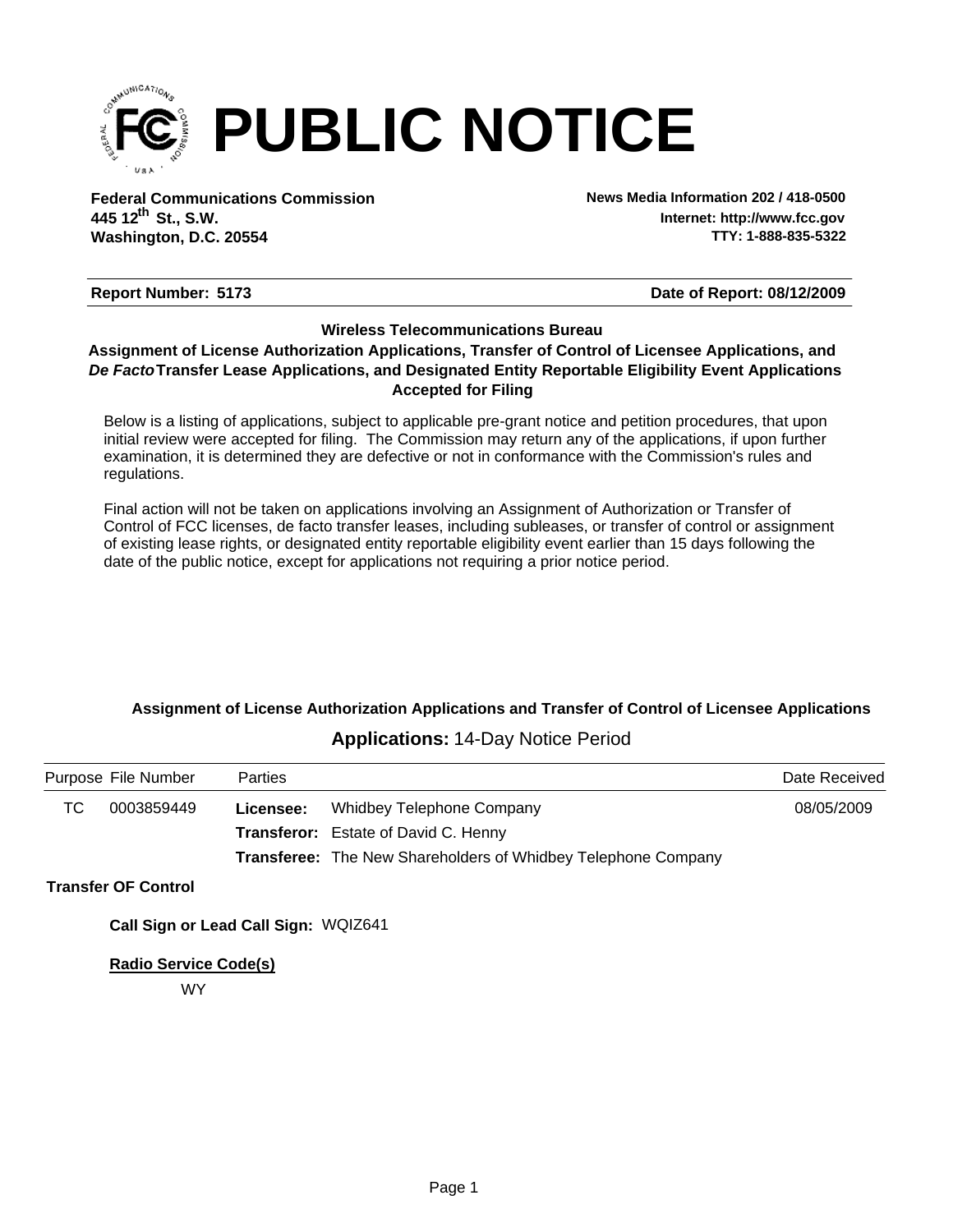|    | Purpose File Number                       | Parties                       |                                                          | Date Received |
|----|-------------------------------------------|-------------------------------|----------------------------------------------------------|---------------|
| AA | 0003906654                                | <b>Assignor:</b><br>Assignee: | SMR Management, Inc.<br><b>BNSF Railway Company</b>      | 08/03/2009    |
|    | <b>FULL Assignment</b>                    |                               |                                                          |               |
|    | Call Sign or Lead Call Sign: WPOJ271      |                               |                                                          |               |
|    | <b>Radio Service Code(s)</b><br>QA        |                               |                                                          |               |
| AA | 0003917564                                | Assignor:<br>Assignee:        | Poplar PCS - Pueblo, LLC<br>NE Colorado Cellular, Inc.   | 08/07/2009    |
|    | <b>FULL Assignment</b>                    |                               |                                                          |               |
|    | Call Sign or Lead Call Sign: KNLG898      |                               |                                                          |               |
|    | <b>Radio Service Code(s)</b><br><b>CW</b> |                               |                                                          |               |
| AA | 0003921340                                | <b>Assignor:</b><br>Assignee: | Southern Iowa 700, L.L.C.<br>USCOC OF GREATER IOWA, LLC  | 08/05/2009    |
|    | <b>FULL Assignment</b>                    |                               |                                                          |               |
|    | Call Sign or Lead Call Sign: WQDM570      |                               |                                                          |               |
|    | <b>Radio Service Code(s)</b><br>WZ        |                               |                                                          |               |
| AM | 0003926139                                | <b>Assignor:</b><br>Assignee: | Convey Communications Inc.<br>Green Eagle Networks, Inc. | 08/10/2009    |
|    | <b>FULL Assignment</b>                    |                               |                                                          |               |
|    | Call Sign or Lead Call Sign: KNLF407      |                               |                                                          |               |
|    | <b>Radio Service Code(s)</b><br>CW        |                               |                                                          |               |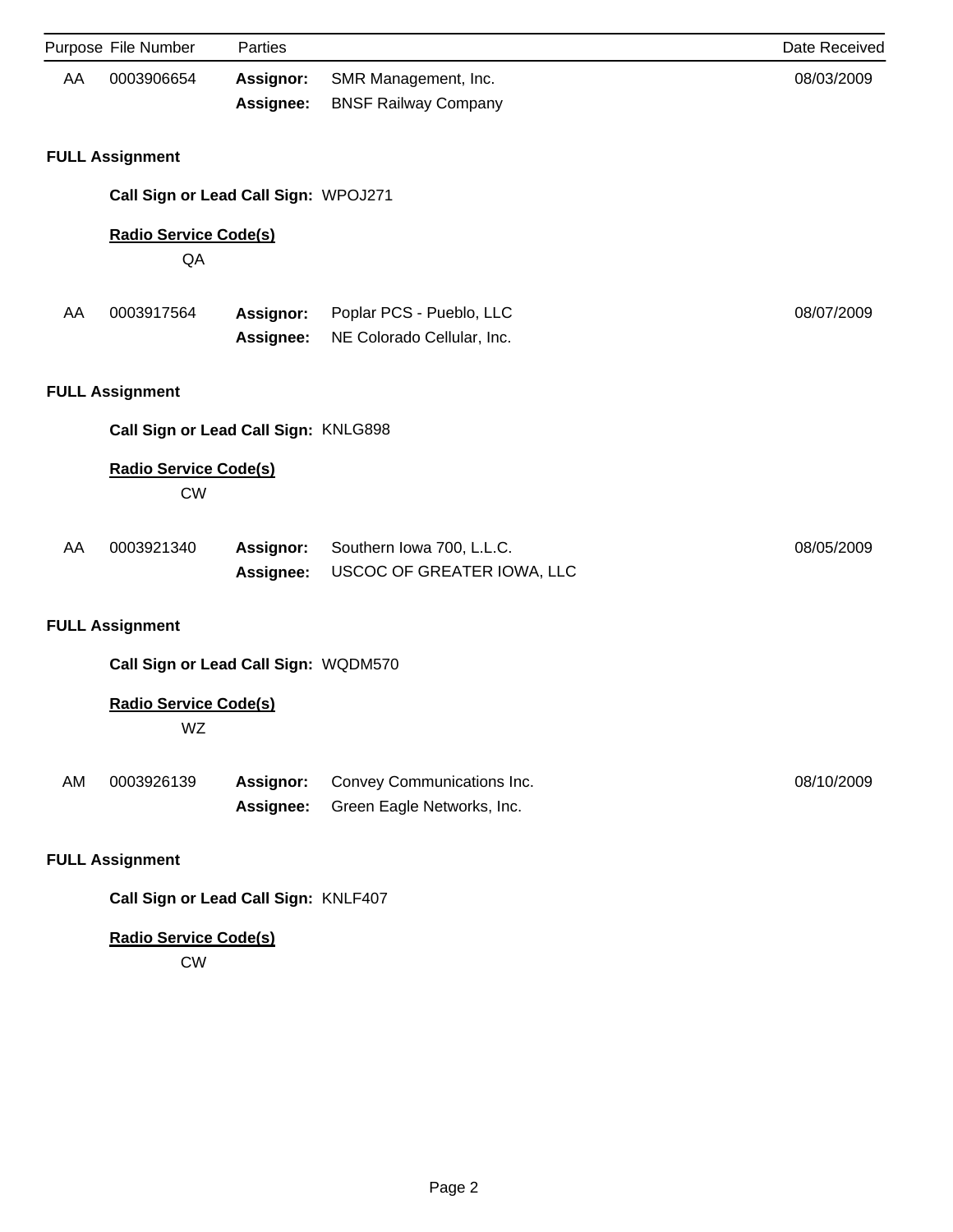|    | Purpose File Number                  | Parties            |                                                               | Date Received |
|----|--------------------------------------|--------------------|---------------------------------------------------------------|---------------|
| TC | 0003860905                           | Licensee:          | Whidbey Telephone Company                                     | 08/05/2009    |
|    |                                      | <b>Transferor:</b> | Estate of David C. Henny                                      |               |
|    |                                      |                    | Transferee: The New Shareholders of Whidbey Telephone Company |               |
|    | <b>Transfer OF Control</b>           |                    |                                                               |               |
|    | Call Sign or Lead Call Sign: KNKM256 |                    |                                                               |               |
|    | <b>Radio Service Code(s)</b>         |                    |                                                               |               |
|    | CD                                   |                    |                                                               |               |
|    | CF                                   |                    |                                                               |               |
|    | <b>CW</b>                            |                    |                                                               |               |
|    | IG                                   |                    |                                                               |               |
|    | <b>MC</b>                            |                    |                                                               |               |
|    | QO                                   |                    |                                                               |               |
|    | WZ                                   |                    |                                                               |               |

# **Applications:** No Prior Notice Period Required

|    | Purpose File Number | <b>Parties</b> |                                                                      | Date Received |
|----|---------------------|----------------|----------------------------------------------------------------------|---------------|
| AA | 0003906376          | Assignor:      | Maine Mobile Communicaitons Inc<br><b>Assignee:</b> AUGUSTA, CITY OF | 08/06/2009    |

### **Partial Assignment**

**Call Sign or Lead Call Sign:** WPRF720

# **Radio Service Code(s)**

YG

| 0003919935 | <b>Assignor:</b> VANGUARD SECURITY        | 07/30/2009 |
|------------|-------------------------------------------|------------|
|            | Assignee: U S SECURITY AND ASSOCIATES INC |            |

# **FULL Assignment**

**Call Sign or Lead Call Sign:** WQBX899

#### **Radio Service Code(s)**

IG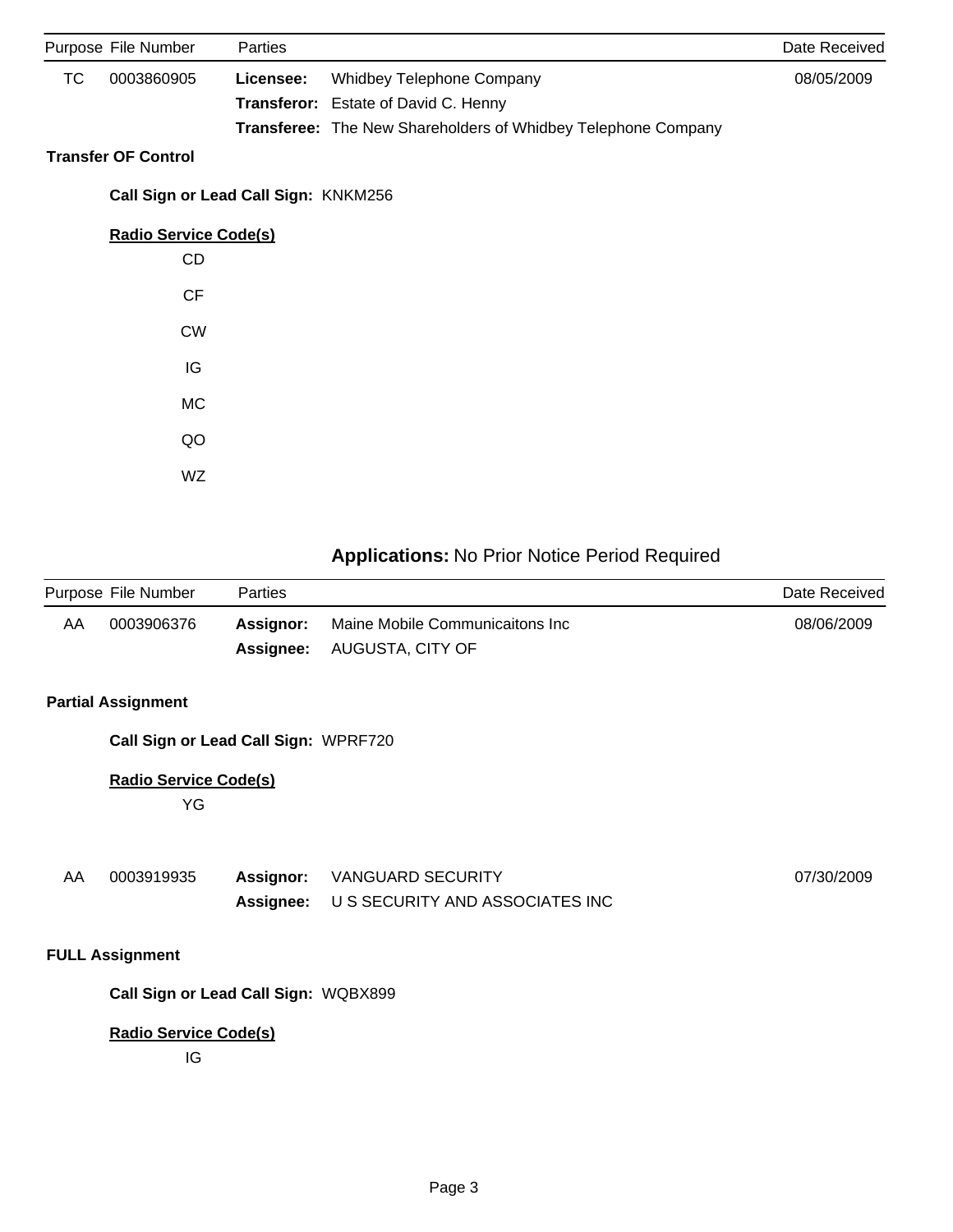|           | Purpose File Number                | Parties                              |                                                                                              | Date Received |
|-----------|------------------------------------|--------------------------------------|----------------------------------------------------------------------------------------------|---------------|
| <b>TC</b> | 0003919941                         | Licensee:<br><b>Transferor:</b>      | Union Telephone Company<br>Utel, Inc.<br>Transferee: TDS Telecommunications Corporation      | 08/03/2009    |
|           | <b>Transfer OF Control</b>         |                                      |                                                                                              |               |
|           |                                    | Call Sign or Lead Call Sign: KJJ861  |                                                                                              |               |
|           | <b>Radio Service Code(s)</b><br>IG |                                      |                                                                                              |               |
| <b>TC</b> | 0003920319                         | Licensee:<br><b>Transferor:</b>      | Embarq Management Company, Inc.<br><b>Embarg Corporation</b><br>Transferee: CenturyTel, Inc. | 08/03/2009    |
|           | <b>Transfer OF Control</b>         |                                      |                                                                                              |               |
|           |                                    | Call Sign or Lead Call Sign: WQGK645 |                                                                                              |               |
|           | <b>Radio Service Code(s)</b><br>IG |                                      |                                                                                              |               |
| AA        | 0003922158                         | <b>Assignor:</b><br>Assignee:        | <b>Prolink Solutions</b><br>Prolink Systems, Inc.                                            | 08/05/2009    |
|           | <b>FULL Assignment</b>             |                                      |                                                                                              |               |
|           |                                    | Call Sign or Lead Call Sign: WPMG655 |                                                                                              |               |
|           | <b>Radio Service Code(s)</b><br>IG |                                      |                                                                                              |               |
| AA        | 0003925095                         | Assignor:<br>Assignee:               | Maine Mobile Communications, Inc.<br>Horizon Mobile Communications, Inc.                     | 08/06/2009    |
|           | <b>Partial Assignment</b>          |                                      |                                                                                              |               |
|           |                                    | Call Sign or Lead Call Sign: WPRF720 |                                                                                              |               |
|           | <b>Radio Service Code(s)</b><br>YG |                                      |                                                                                              |               |

**De Facto Transfer Lease Applications Applications:** 14-Day Notice Period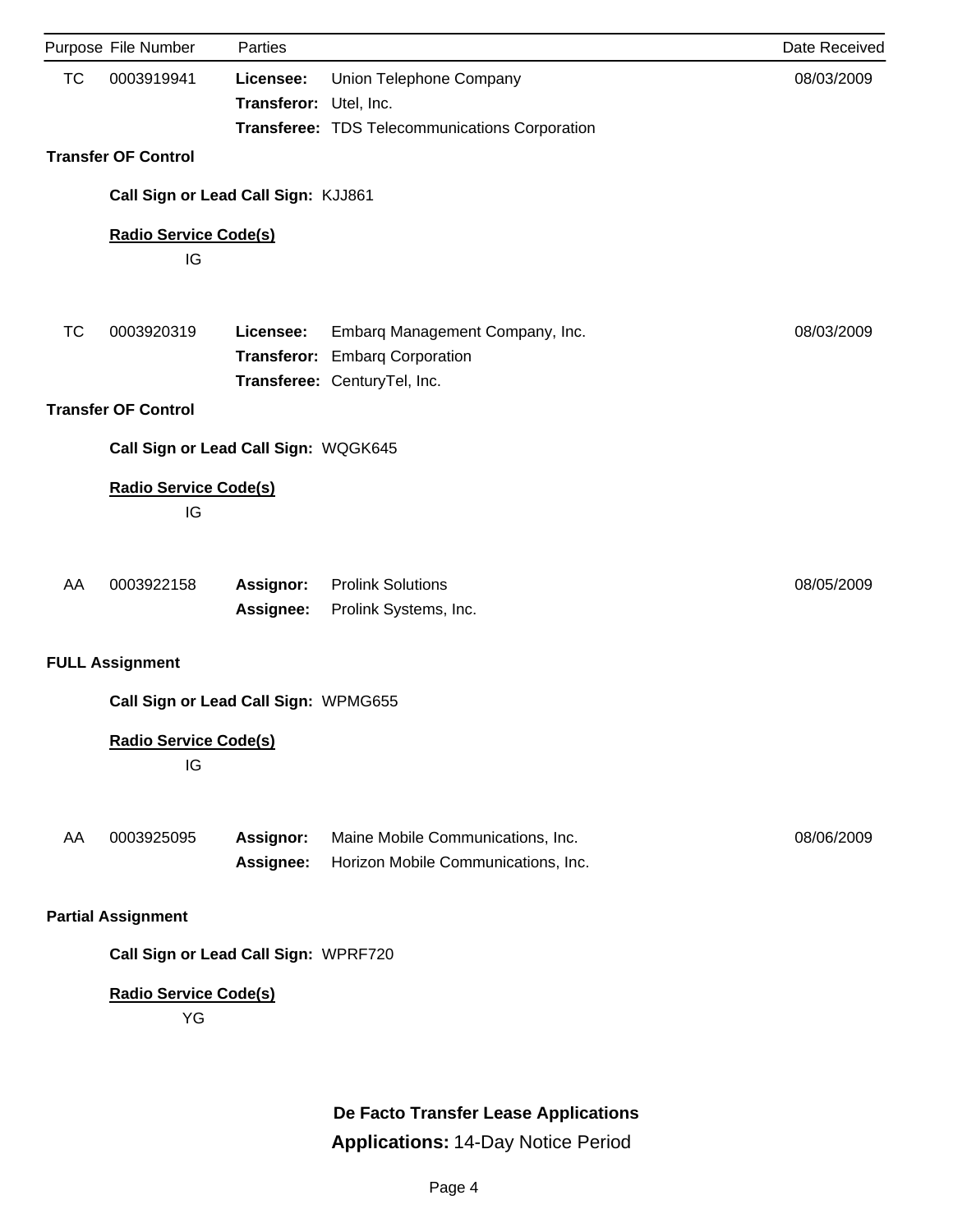|           | Purpose File Number                 | Parties              |                                                              | Date Received |
|-----------|-------------------------------------|----------------------|--------------------------------------------------------------|---------------|
| LN        | 0003921967                          | Licensee:<br>Lessee: | West Georgia RESA<br>CLEARWIRE SPECTRUM HOLDINGS II, LLC     | 08/05/2009    |
|           | De Facto Transfer Lease             |                      |                                                              |               |
|           | Call Sign or Lead Call Sign: WNC414 |                      |                                                              |               |
|           | <b>Radio Service Code(s)</b><br>ED  |                      |                                                              |               |
| <b>LN</b> | 0003921977                          | Licensee:<br>Lessee: | Indian Springs School<br>CLEARWIRE SPECTRUM HOLDINGS II, LLC | 08/05/2009    |
|           | De Facto Transfer Lease             |                      |                                                              |               |
|           | Call Sign or Lead Call Sign: WND280 |                      |                                                              |               |
|           | <b>Radio Service Code(s)</b><br>ED  |                      |                                                              |               |
|           |                                     |                      | <b>Applications: No Prior Notice Period Required</b>         |               |

| Purpose<br>$- \cdot \cdot$<br>File Number | Parties | ⊃ate<br>≅Receiveo |
|-------------------------------------------|---------|-------------------|
|                                           |         |                   |

# **There are no applications for this section this week.**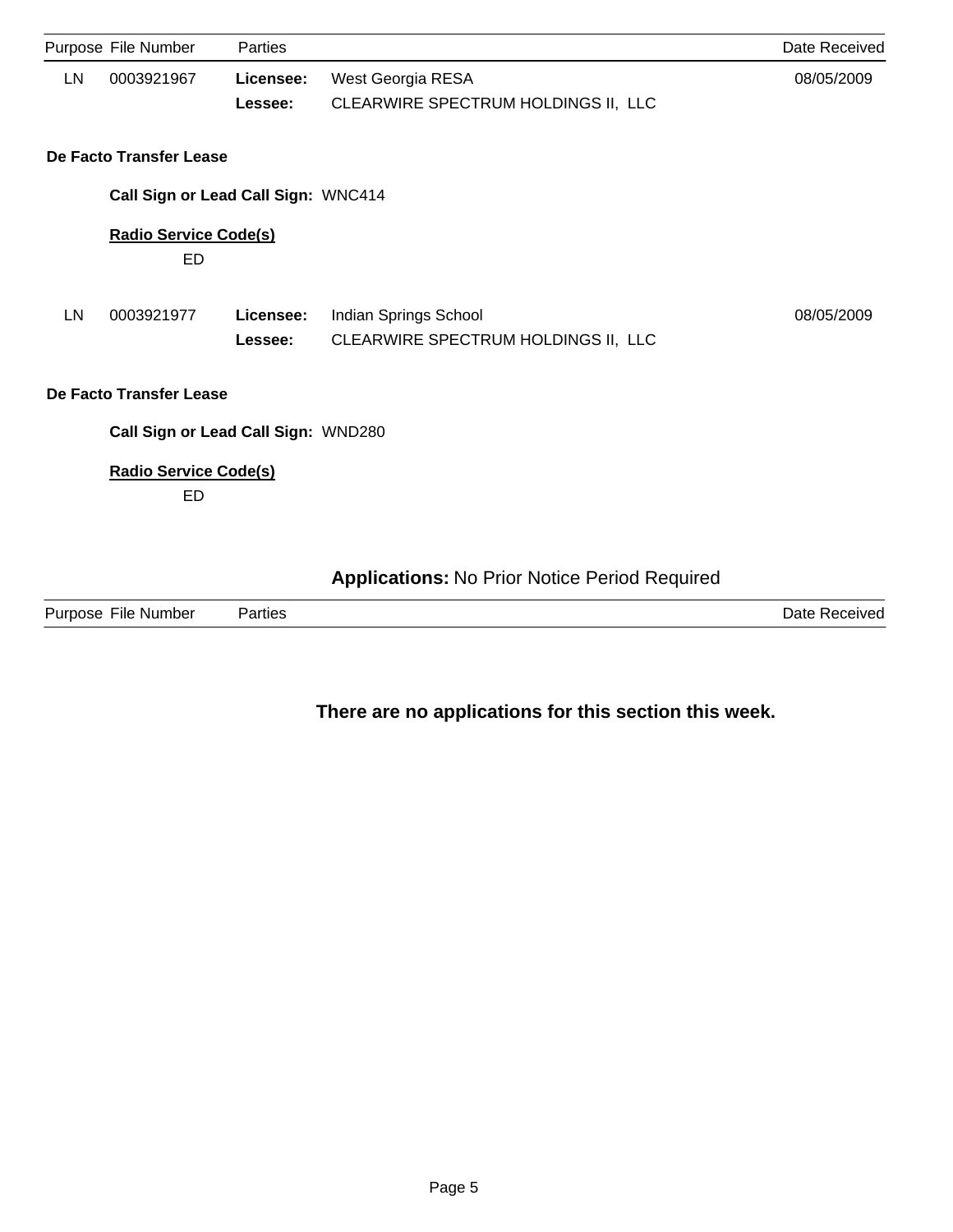# **De Facto Transfer Lease Applications**

# **Applications:** 14-Day Notice Period

 $\overline{\phantom{0}}$ 

|    | Purpose File Number                                                                               | Parties                                                                                                                                 | Date Received |
|----|---------------------------------------------------------------------------------------------------|-----------------------------------------------------------------------------------------------------------------------------------------|---------------|
| LN | 6053EDSL09                                                                                        | <b>Licensee:</b> Fort Benton Public Schools<br><b>Ztark Broadband Corporation</b><br>Lessee:<br>Sublessee: DigitalBridge Spectrum Corp. | 07/29/2009    |
|    | De Facto Transfer Sublease<br>Lease Identifier: L000001760                                        | Call Sign or Lead Call Sign: WNC794                                                                                                     |               |
|    | <b>Radio Service Code(s):</b><br><b>ED</b>                                                        |                                                                                                                                         |               |
| LE | 6055ALSL09                                                                                        | Licensee: Radon OID, LP<br>Norcom Communications Corp.<br>Lessee:<br><b>Sublessee:</b> Nextel of New York, Inc.                         | 07/29/2009    |
|    | De Facto Transfer Sublease<br><b>Call Sign or Lead Call Sign:</b><br>Lease Identifier: L000001321 | WNJU965                                                                                                                                 |               |
|    | <b>Radio Service Code(s):</b><br><b>GM</b><br>YX                                                  |                                                                                                                                         |               |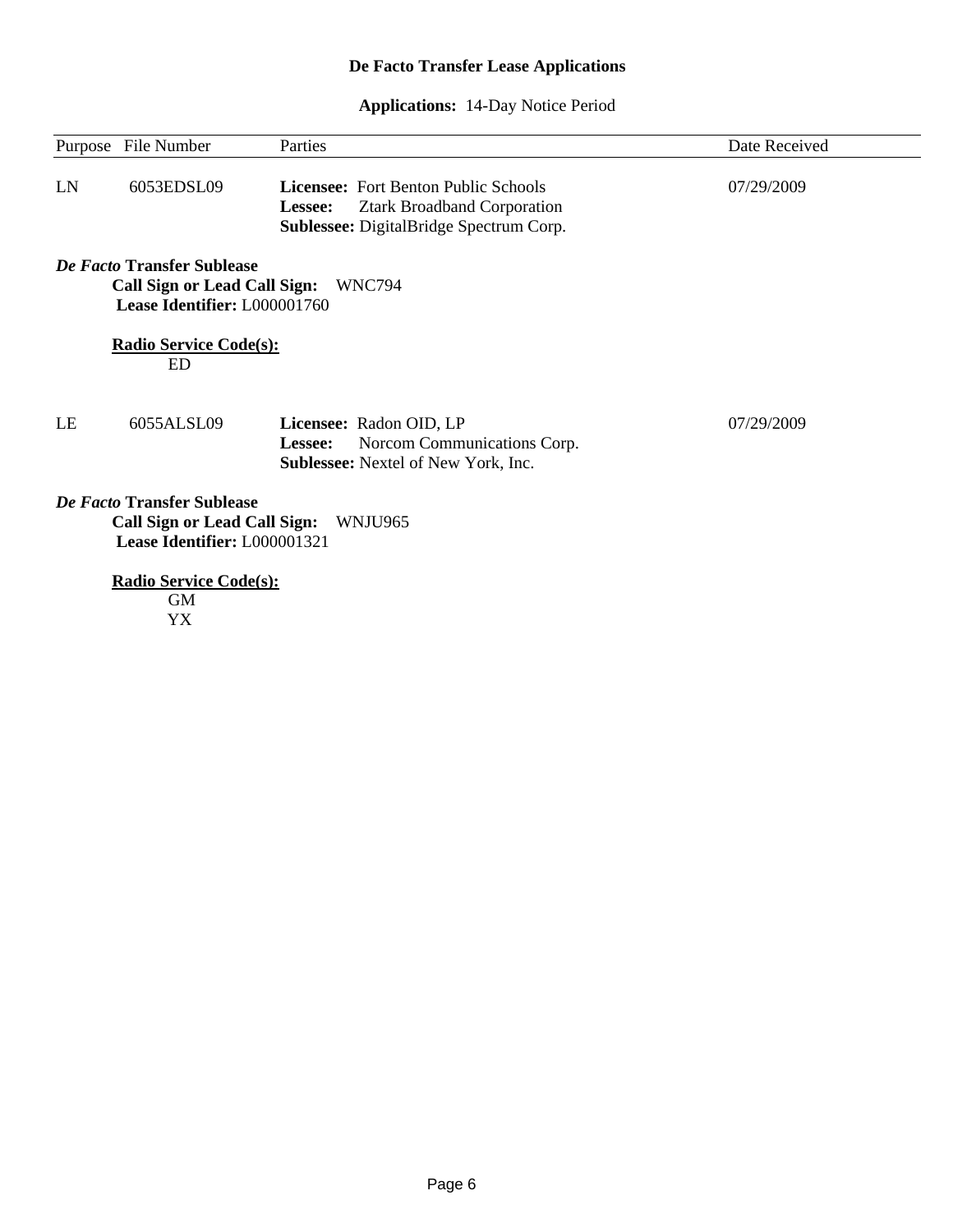Telecommunication Bureau at (202) 418-1343.

#### **Purpose Key:**

| AA | Assignment of Authorization                    | IE. | Extend the Term of a Lease/Sublease/   |
|----|------------------------------------------------|-----|----------------------------------------|
| AM | Amendment                                      |     | <b>Private Commons Arrangement</b>     |
| TC | <b>Transfer of Control</b>                     |     | Transfer of Control of a Lessee/Subles |
| LN | New Lease/Sublease/Private Commons Arrangement | RE  | DE Reportable Event                    |
|    |                                                |     |                                        |

|           | Radio Service Key:                                     |           |
|-----------|--------------------------------------------------------|-----------|
| AA        | <b>Aviation Auxiliary Group</b>                        | МA        |
| AB        | <b>Aural Microwave Booster</b>                         | МC        |
| AF        | Aeronautical and Fixed                                 | МG        |
| AI        | <b>Aural Intercity Relay</b>                           | MK        |
| AR        | <b>Aviation Radionavigation</b>                        | ΜM        |
| AS        | Aural Studio Transmitter Link                          | ΜR        |
| AW        | AWS, 1710-1755/2110-2155 MHz bands                     | МS        |
| BA        | 1390-1392 MHz Band, Market Area                        | ΝC        |
| BB        | 1392-1395 and 1432-1435 MHz Bands, Market Area         | NΝ        |
| ВC        | 1670-1675 MHz Band, Market Area                        | РC        |
| <b>BR</b> | <b>Broadband Radio Service</b>                         | PE        |
| СA        | Commercial Air-ground Radiotelephone                   | QA        |
| CВ        | <b>BETRS</b>                                           | QD        |
| CD        | Paging and Radiotelephone                              | QO        |
| CЕ        | Digital Electronic Message Service                     | QQ        |
| CF        | Point to Point Microwave                               | QT        |
| СG        | Air-ground Radiotelephone                              | <b>RP</b> |
| CJ        | Commercial Aviation Air-Ground Radiotelephone          | RS        |
|           | (800 MHz band)                                         | ТB        |
| СL        | Cellular                                               | ΤI        |
| СN        | <b>PCS Narrowband</b>                                  | ΤN        |
| CO        | Offshore Radiotelephone                                | TP        |
| <b>CP</b> | Part 22 VHF/UHF Paging (excluding 931MHz)              | TS        |
| CR        | <b>Rural Radiotelephone</b>                            | TT        |
| CТ        | <b>Local Television Transmission</b>                   | TZ        |
| <b>CW</b> | PCS Broadband                                          | <b>WA</b> |
| CY        | 1910-1915/1990-1995 MHz Bands, Market Area             | WN        |
| CZ        | Paging and Radiotelephone, Auctioned                   | WF        |
| DV        | Multichannel Video Distribution AND Data Service       | WR        |
| ED        | <b>Educational Broadband Service</b>                   | <b>WS</b> |
| GB        | Business, 806-821/851-866 MHz, Conventional            | WL        |
| GC        | 929-930 MHz Paging Systems, Auction                    | WX        |
| GI        | Other Indust/Land Transp, 896-901/935-940 MHz, Conv.   | WY        |
| GJ        | Business and Industrial/Land Transportation            | WZ        |
|           | $(809 - 824$ and 8)                                    | YΒ        |
| GL        | 900 MHz Conventional SMR (SMR, Site-Specific)          | ΥC        |
| GМ        | 800 MHz Conventional SMR (SMR, Site-specific)          | YD        |
| GO        | Other Indust/Land Transp, 806-821/851-866 MHz, Conv.   | ΥG        |
| GR        | SMR, 896-901/935-940 MHz, Conventional                 | YΗ        |
| GS        | Private Carrier Paging, 929-930 MHz                    | ΥI        |
| GU        | Business, 896-901/935-940 MHz, Conventional            | YJ        |
| GX        | SMR, 806-821/851-866 MHz, Conventional                 | YΚ        |
| IG        | Industrial/Business Pool, Conventional                 | YL        |
| ΙK        | Industrial/Business Pool - Commercial, Conventional    | ΥM        |
| LD        | <b>Local Multipoint Distribution Service</b>           | YO        |
| LN        | 902-928 MHz Location Narrowband (Non-Multilateration)  | ΥS        |
| LР        | <b>Broadcast Auxiliary Low Power</b>                   | YU        |
| LS        | Location and Monitoring Service, Multilateration (LMS) | YΧ        |
| LV        | Low Power Wireless Assist Video Devices                | ZV        |
| LW        | 902-928 MHz Location Wideband (Grandfathered AVM)      |           |

- 
- 
- see/Sublessee
- Marine Auxiliary Group
- Coastal Group
- **B** Microwave Industrial/Business Pool
- Alaska Group
- MM Millimeter Wave 70/80/90 GHz Service
- Marine Radiolocation Land
- Multiple Address Service, Auctioned
- Nationwide Commercial 5 Channel, 220 MHz
- 3650-3700 MHz
- Public Coast Stations, Auctioned
- Digital Electronic Message Service Private
- 220-222 MHz Band Auction
- Non-Nationwide Data, 220 MHz
- QO Non-Nationwide Other, 220 MHz
- Intelligent Transportation Service (Non-Public Safety)
- Non-Nationwide 5 Channel Trunked, 220 MHz
- Broadcast Auxiliary Remote Pickup
- Land Mobile Radiolocation
- TV Microwave Booster
- **TV Intercity Relay**
- 39 GHz, Auctioned
- TV Pickup
- TV Studio Transmitter Link
- **TV Translator Relay**
- 24 GHz Service
	- **Microwave Aviation**
- WM Microwave Marine
- 700 MHz Upper Band (Block D)
- R Microwave Radiolocation
- Wireless Communications Service
- J 700 MHz Upper Band (Block C)
	- 700 MHz Guardband
	- 700 MHz Lower Band (Blocks A, B, E)
	- Lower 700 MHz Bands
	- Business, 806-821/851-866 MHz, Trunked
- SMR, 806-821/851-866 MHz, Trunked, Auctioned
- SMR, 896-901/935-940 MHz, Auctioned
- Industrial/Business Pool, Trunked
- SMR, 806-821/851-866 MHz, Auctioned (Rebanded YC license)
- Other Indust/Land Transp. 896-901/935-940 MHz, Trunked
- Business and Industrial/Land Transportation (809 824 and 8)
- Industrial/Business Pool Commercial, Trunked
- 900 MHz Trunked SMR (SMR, Site-Specific)
- 800 MHz Trunked SMR (SMR, Site-specific)
- Other Indust/Land Transp. 806-821/851-866 MHz, Trunked
	- SMR, 896-901/935-940 MHz, Trunked
	- Business, 896-901/935-940 MHz, Trunked
	- SMR, 806-821/851-866 MHz, Trunked
	- Interactive Video and Data Service